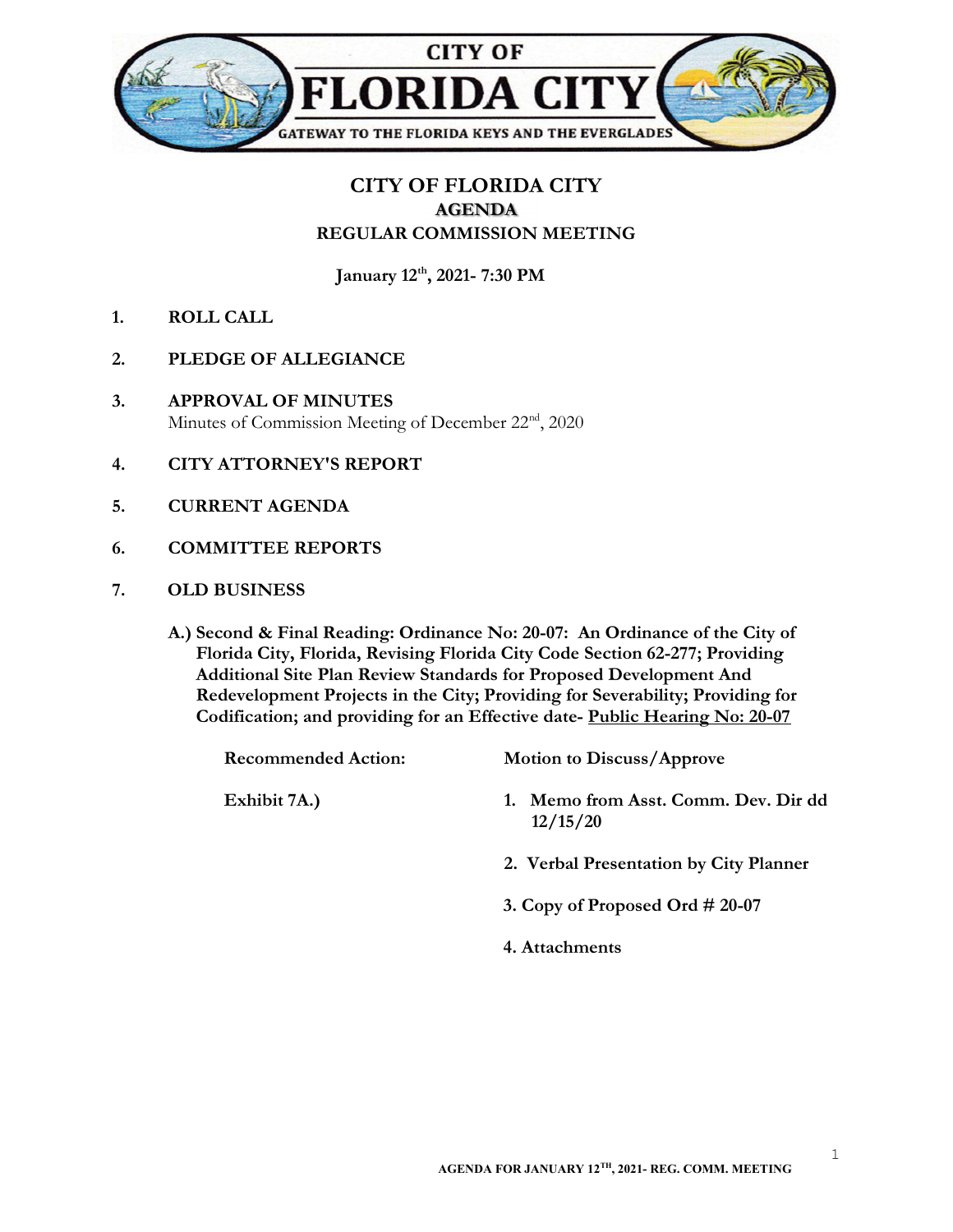B.) Second & Final Reading: Ordinance No: 20-08: An Ordinance of the City of Florida City, Florida, Revising Florida City Code Division 6 Planned Unit Development (PUD) Districts and Section 62-234 Development Design Criteria; Providing Additional Site Development Standards for Proposed development and Redevelopment Projects in PUD Districts; Providing for Severability; Providing for Codification; And Providing for an Effective Date -Public Hearing No: 20-08

| <b>Recommended Action:</b> | <b>Motion to Discuss/Approve</b>                |
|----------------------------|-------------------------------------------------|
| Exhibit 7B.)               | Memo from Asst. Comm. Dev. Dir<br>dd $12/15/20$ |
|                            | 2. Verbal Presentation by City Planner          |
|                            | 3. Copy of Proposed Ord $\#$ 20-08              |
|                            | 4. Attachments                                  |
|                            |                                                 |

## 8. NEW BUSINESS

A.) Approval of Collective Bargaining Agreement – Teamsters Local 769

| <b>Recommended Action:</b> | <b>Motion to Discuss/Approve</b> |
|----------------------------|----------------------------------|
| Exhibit 8A.)               | 1. Copy of Proposed Agreement    |
|                            | 2. Verbal Presentation by Mayor  |

B.) Florida City "Fighting Chance" Business Recovery Grant

Recommended Action: Motion to Discuss

- Exhibit 8B.) 1. Copy of Program Policies & Procedures
	- 2. Verbal Presentation by Dir. of Finance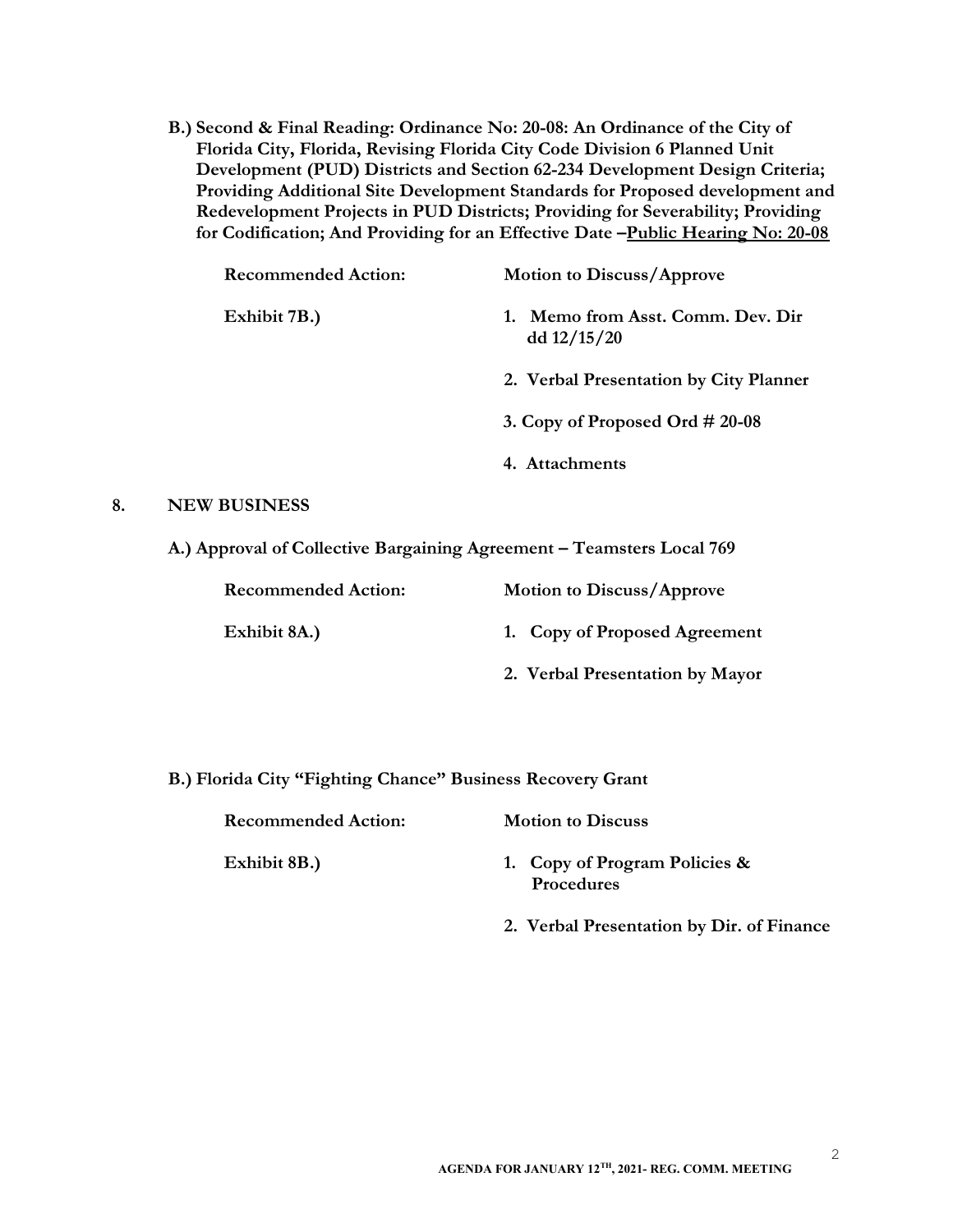C.) Resolution No: 21-01: A Resolution of the City Commission of the City of Florida City, Authorizing Amendment 2 to the Contract Between the City of Florida City and CES Construction LLC dated May 23, 2019 concerning the Florida City Projects 4-5-6-8-9-14 & 15 Pump Station Improvements/Refurbishment/SCADA Technology/Valve Replacement Modifying the Contract Schedule of Values and Reallocating Available Funds within the Contract to the Contingency Pay Item; providing for Authorization; providing for an effective date

| <b>Recommended Action:</b> | <b>Motion to Discuss/Approve</b>        |
|----------------------------|-----------------------------------------|
| Exhibit 8C.)               | 1. Copy of Proposed Reso $#21-01$       |
|                            | 2. Verbal Presentation by City Engineer |
|                            | 3. Attachments                          |

D.) Resolution No: 21-02: A Resolution of the City of Florida City, Authorizing the Mayor to execute a Contract Between the City of Florida City and H G Construction Development and Investments, Inc. for the City of Florida City Project Loren Roberts Park Improvements CDBG NR FFY 2017 in the amount of \$848,663.53

| <b>Recommended Action:</b> | <b>Motion to Discuss/Approve</b>        |
|----------------------------|-----------------------------------------|
| Exhibit 8D.)               | 1. Copy of Proposed Reso $\# 21-02$     |
|                            | 2. Verbal Presentation by City Engineer |
|                            | 3. Attachments                          |

E.) Resolution No: 21-03: A Resolution of the City Commission of the City of Florida City, Florida, establishing a Temporary Moratorium on the Processing of Development Applications proposing Service Station Uses on Parcels Fronting on U.S. Highway No: 1 in the City; and providing for an effective date

| <b>Recommended Action:</b> | <b>Motion to Discuss/Approve</b>                 |
|----------------------------|--------------------------------------------------|
| Exhibit 8E.)               | 1. Staff report from City Planner dd<br>01/06/21 |
|                            | 2. Verbal Presentation by City Planner           |
|                            | 3. Copy of Proposed Reso $#21-03$                |